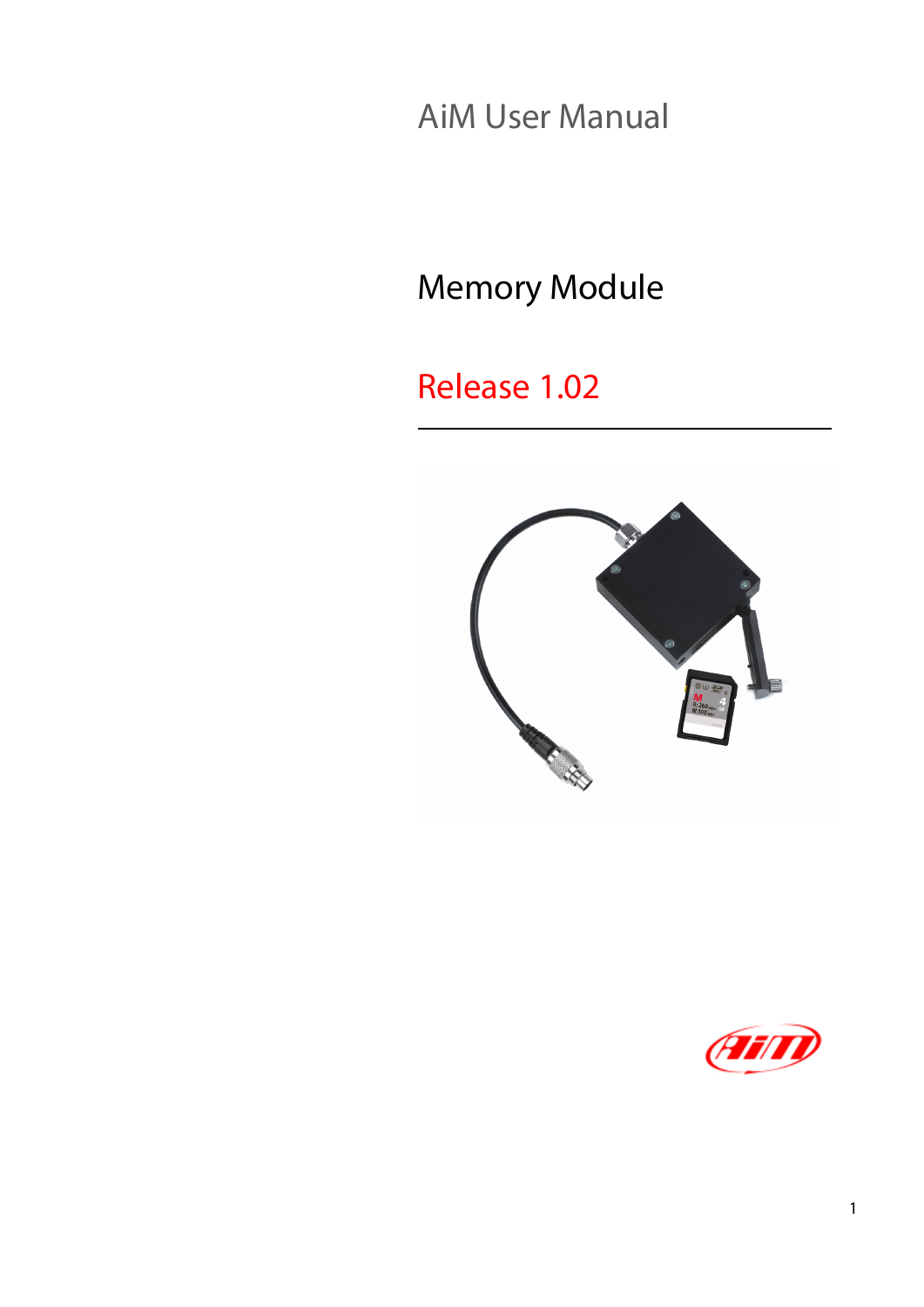

#### User Guide

#### **INDEX**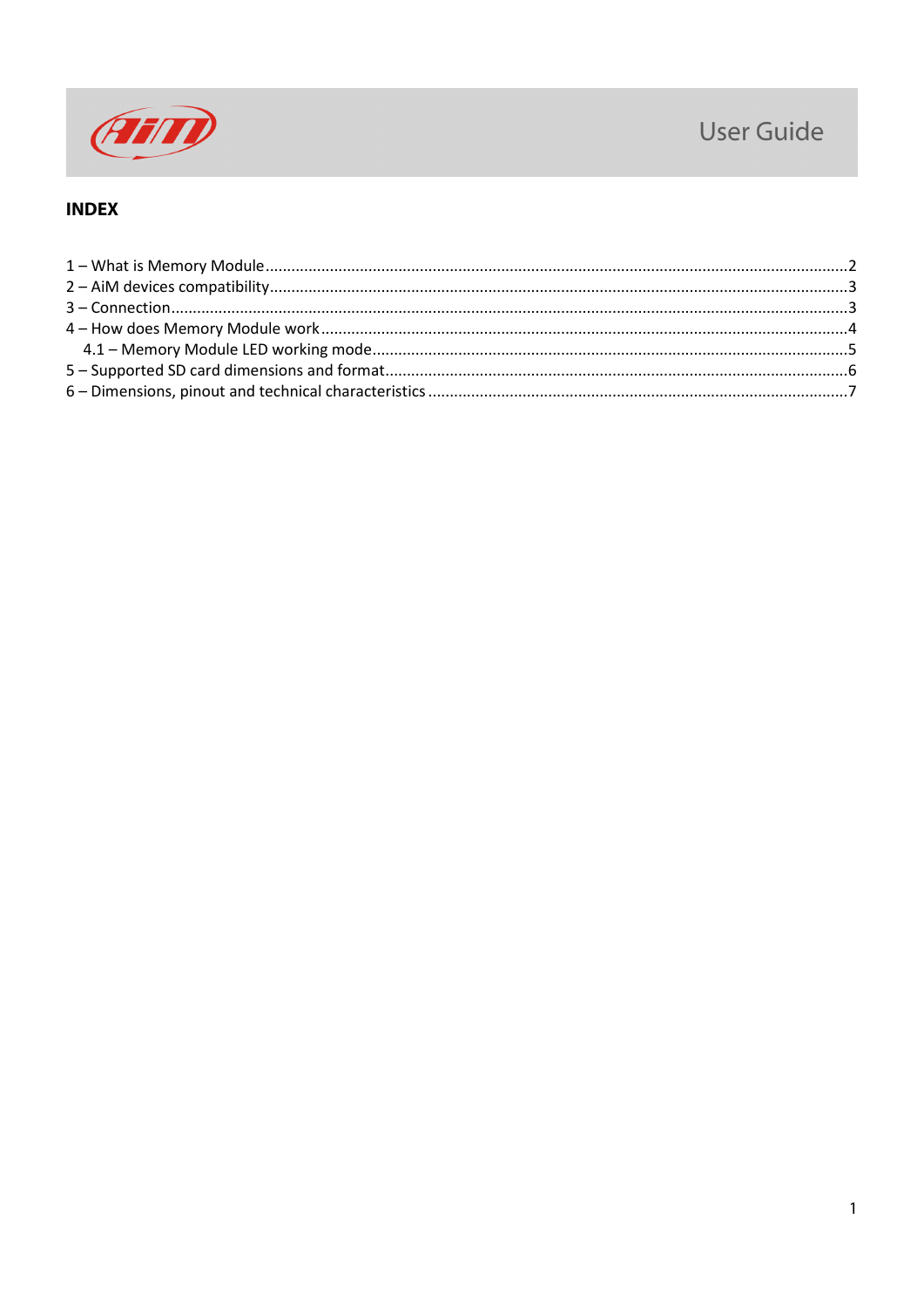

# <span id="page-2-0"></span>1 – What is Memory Module

Memory Module is the AiM mass data storage expansion for car/bike installations. It is connected to AiM loggers via a 40cm cable and communicates using AiM proprietary CAN bus.



**Note**: the SD card is not included in the kit.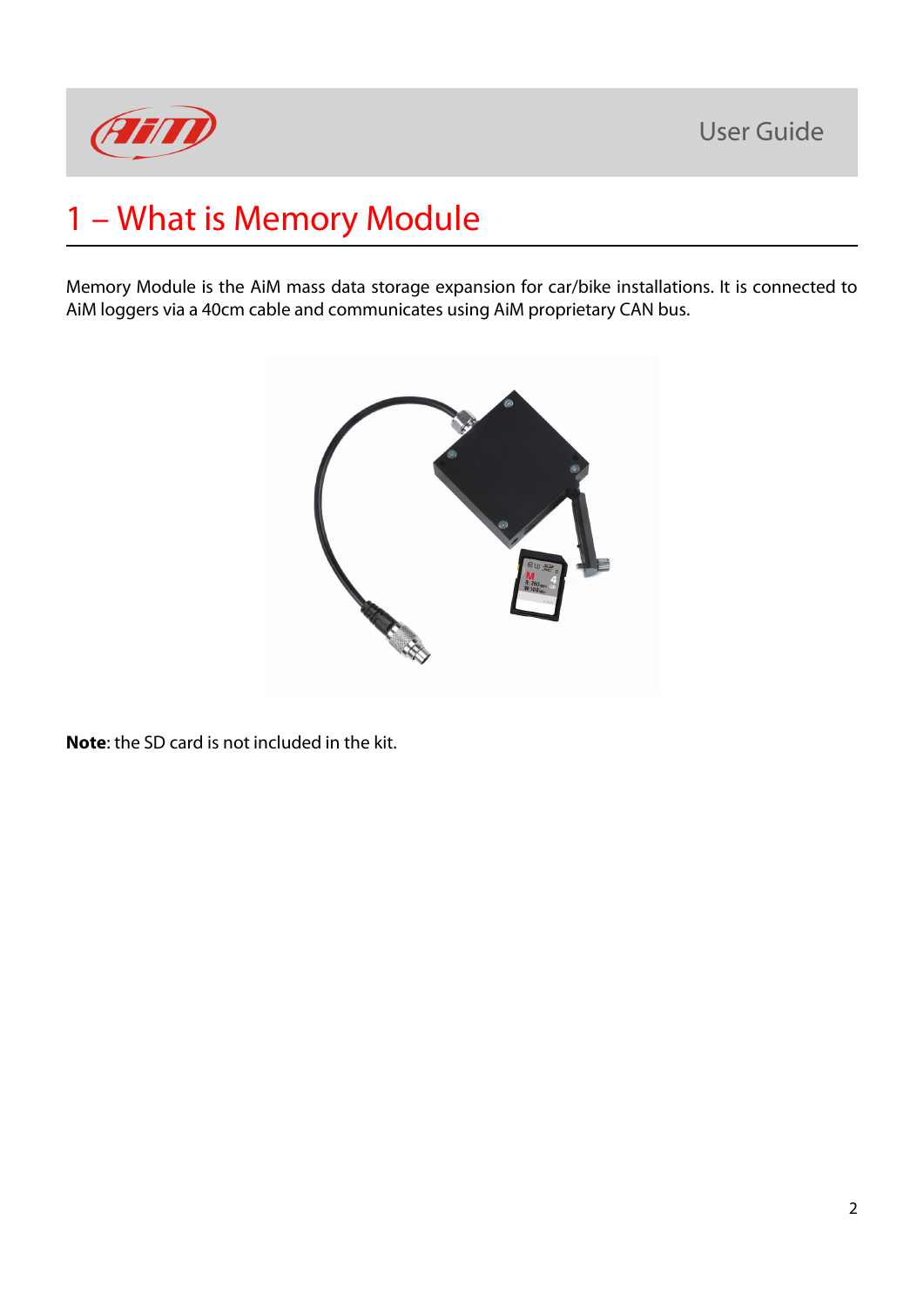

# <span id="page-3-0"></span>2 – AiM devices compatibility

The following table shows which AiM dashes/loggers are compatible with Memory Module and from which firmware version.

| <b>Device</b>      | <b>Memory Module</b> | <b>Firmware Version</b>              |
|--------------------|----------------------|--------------------------------------|
| MXL <sub>2</sub>   | Yes                  | From firmware version 1.26.08 onward |
| <b>MXG</b>         | Yes                  | From firmware version 1.26.08 onward |
| <b>MXS</b>         | Yes                  | From firmware version 1.26.08 onward |
| EVO <sub>4</sub> S | Yes                  | From firmware version 1.26.08 onward |
| EVO <sub>5</sub>   | Yes                  | From firmware version 1.26.08 onward |
| <b>MXS 1.2</b>     | Yes                  | From firmware version 2.26.48 onward |
| <b>MXP</b>         | Yes                  | From firmware version 2.26.48 onward |
| <b>MXG 1.2</b>     | Yes                  | From firmware version 2.26.48 onward |
| MXS 1.2 Strada     | No                   |                                      |
| <b>MXP</b> Strada  | No                   |                                      |
| MXG 1.2 Strada     | No                   |                                      |
| <b>MXsl</b>        | No                   |                                      |
| <b>MXm</b>         | No                   |                                      |
| Solo 2             | No                   |                                      |
| Solo 2 DL          | No                   |                                      |
|                    |                      |                                      |

# <span id="page-3-1"></span>3 – Connection

Memory Module can be connected to all new generation AiM loggers:

- MX, MX 1.2 series and EVO5: connect it to cable labelled "Exp" of 37 pins Deutsch connector harness
- EVO4S: connect it to 5 pins Binder 712 female connector labelled "Exp"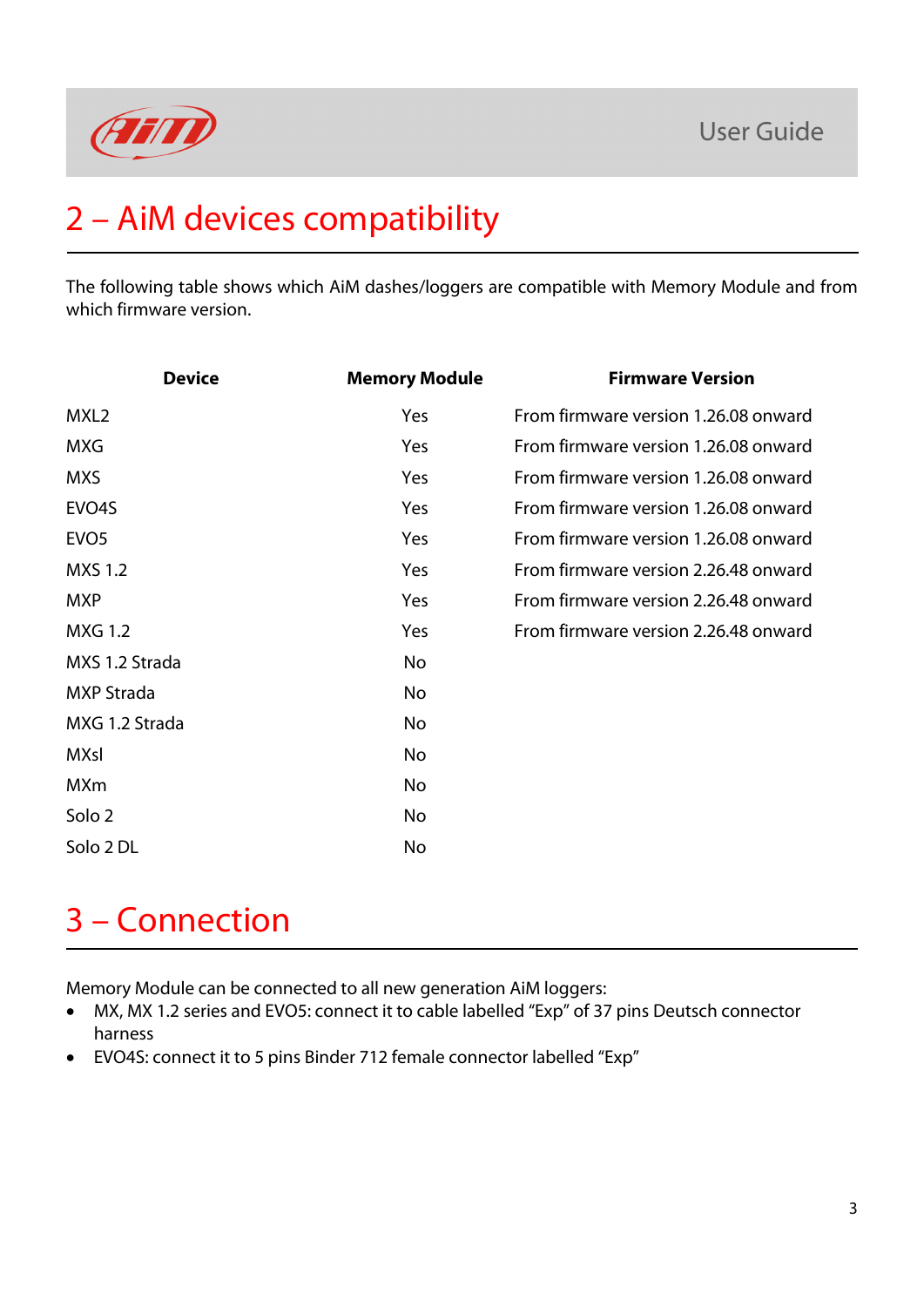



## <span id="page-4-0"></span>4 – How does Memory Module work

Memory Module stores data sampled by your AiM logger. No configuration is needed:

- just connect Memory Module to your AiM logger **before** it starts recording
- Memory Module and AiM logger store data simultaneously

When the session is over:

- get the SD card off the Module and place it in your PC SD slot
- run Race Studio 3 software
- click on the setting icon
- click on Memory Module (bottom left of the software page)
- "Download" page shows up: perform data download as for any AiM device

| RaceStudio3 3.15.08                                                                                                                                                                                                                                                                                                                                                      |                                      |                                       |                                             |                |                                |
|--------------------------------------------------------------------------------------------------------------------------------------------------------------------------------------------------------------------------------------------------------------------------------------------------------------------------------------------------------------------------|--------------------------------------|---------------------------------------|---------------------------------------------|----------------|--------------------------------|
| $\mathcal{L}$<br>Z<br>$\ast$<br>2th<br>$\leftrightarrow$                                                                                                                                                                                                                                                                                                                 | ≝<br>$\mathbb{F}$<br>$\hat{\bullet}$ |                                       |                                             | <b>(jt.</b>    | <b>AND</b><br>Ф                |
| All MXL2 05 <sup>34</sup>                                                                                                                                                                                                                                                                                                                                                |                                      |                                       |                                             |                |                                |
|                                                                                                                                                                                                                                                                                                                                                                          |                                      |                                       | MemoryModule-Card id 6000193 [D:\M6000193/] |                |                                |
| All Configurations                                                                                                                                                                                                                                                                                                                                                       | Unhide Downloaded<br>Download        | <b>Delete</b>                         |                                             |                | $\circledcirc$<br>Refresh List |
| Devices (4)                                                                                                                                                                                                                                                                                                                                                              |                                      | $\bm{\nabla}$                         |                                             |                |                                |
| O<br><b>Manual Collections</b>                                                                                                                                                                                                                                                                                                                                           | $\mathbf \nabla$                     | giu 18<br><b>Baileys AL</b><br>giu 24 |                                             |                |                                |
|                                                                                                                                                                                                                                                                                                                                                                          | i.                                   | 11:40                                 | $\overline{7}$                              | 0:45.004       |                                |
|                                                                                                                                                                                                                                                                                                                                                                          | $\mathbf{1}$                         | Baileys AL (?)                        | A_0035.XRK                                  | 9.678 kB       |                                |
|                                                                                                                                                                                                                                                                                                                                                                          |                                      | 11:37                                 | $\mathbf 1$                                 | $\sim$ $\sim$  |                                |
|                                                                                                                                                                                                                                                                                                                                                                          | $\overline{2}$                       | Baileys AL (?)                        | A_0034.XRK                                  | 8.369 kB       |                                |
|                                                                                                                                                                                                                                                                                                                                                                          |                                      | 11:34                                 | $\mathbf{1}$                                | <b>Service</b> |                                |
|                                                                                                                                                                                                                                                                                                                                                                          | 3                                    | Baileys AL (?)                        | A_0033.XRK                                  | 4.716 kB       |                                |
|                                                                                                                                                                                                                                                                                                                                                                          |                                      |                                       |                                             |                |                                |
|                                                                                                                                                                                                                                                                                                                                                                          |                                      |                                       |                                             |                |                                |
|                                                                                                                                                                                                                                                                                                                                                                          |                                      |                                       |                                             |                |                                |
|                                                                                                                                                                                                                                                                                                                                                                          |                                      |                                       |                                             |                |                                |
|                                                                                                                                                                                                                                                                                                                                                                          |                                      |                                       |                                             |                |                                |
|                                                                                                                                                                                                                                                                                                                                                                          |                                      |                                       |                                             |                |                                |
|                                                                                                                                                                                                                                                                                                                                                                          |                                      |                                       |                                             |                |                                |
|                                                                                                                                                                                                                                                                                                                                                                          |                                      |                                       |                                             |                |                                |
| <b>Connected Devices</b>                                                                                                                                                                                                                                                                                                                                                 |                                      |                                       |                                             |                |                                |
| $\begin{picture}(20,20) \put(0,0){\line(1,0){150}} \put(15,0){\line(1,0){150}} \put(15,0){\line(1,0){150}} \put(15,0){\line(1,0){150}} \put(15,0){\line(1,0){150}} \put(15,0){\line(1,0){150}} \put(15,0){\line(1,0){150}} \put(15,0){\line(1,0){150}} \put(15,0){\line(1,0){150}} \put(15,0){\line(1,0){150}} \put(15,0){\line(1,0){150}} \$<br><b>MXL2 ID 411</b><br>▭ |                                      |                                       |                                             |                |                                |
| MemoryModule                                                                                                                                                                                                                                                                                                                                                             |                                      |                                       |                                             |                |                                |
| Û<br>Trash                                                                                                                                                                                                                                                                                                                                                               |                                      |                                       |                                             |                |                                |

• click Analysis button to start analysing your data.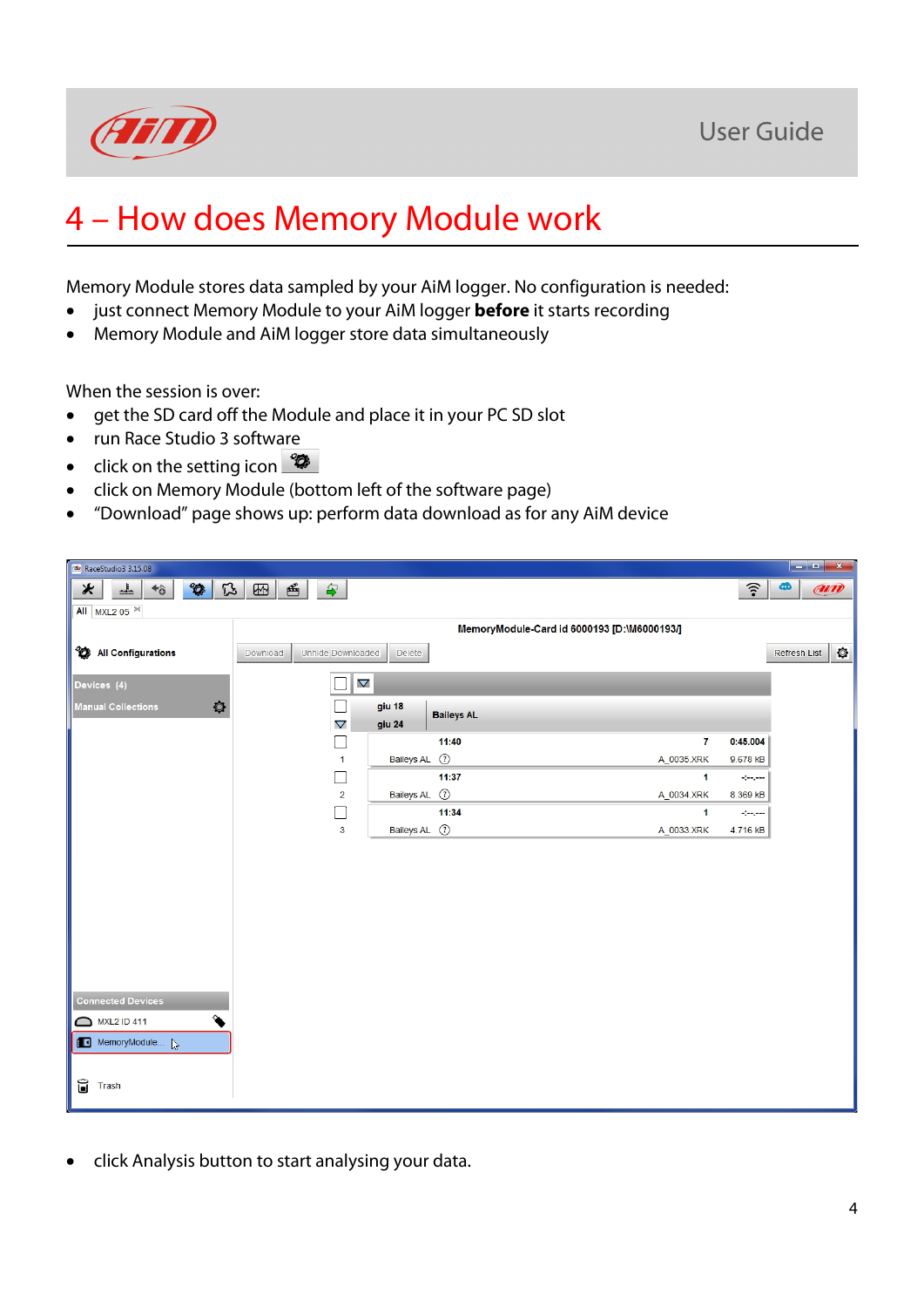

### <span id="page-5-0"></span>4.1 – Memory Module LED working mode

Memory Module features a front LED.



The table below shows its working mode:

| <b>Led status</b>                                     | <b>Meaning</b>                                                                                                                 |
|-------------------------------------------------------|--------------------------------------------------------------------------------------------------------------------------------|
| <b>Green Steady</b>                                   | Memory Module and Logger are recording                                                                                         |
| Green blinking 1 Hz                                   | Memory Module connected to logger but not<br>recording                                                                         |
| Green blinking 3Hz                                    | <b>SD Missing</b>                                                                                                              |
| Red steady ->Red blinking 1Hz ->Green blinking<br>1Hz | FirmUp start $\rightarrow$ writing $\rightarrow$ done                                                                          |
| Red steady ->Red blinking 1Hz                         | FirmUp Failed<br>Solution:<br>Disconnect Memory Module from the network,<br>connect it directly to the logger, re-start FirmUp |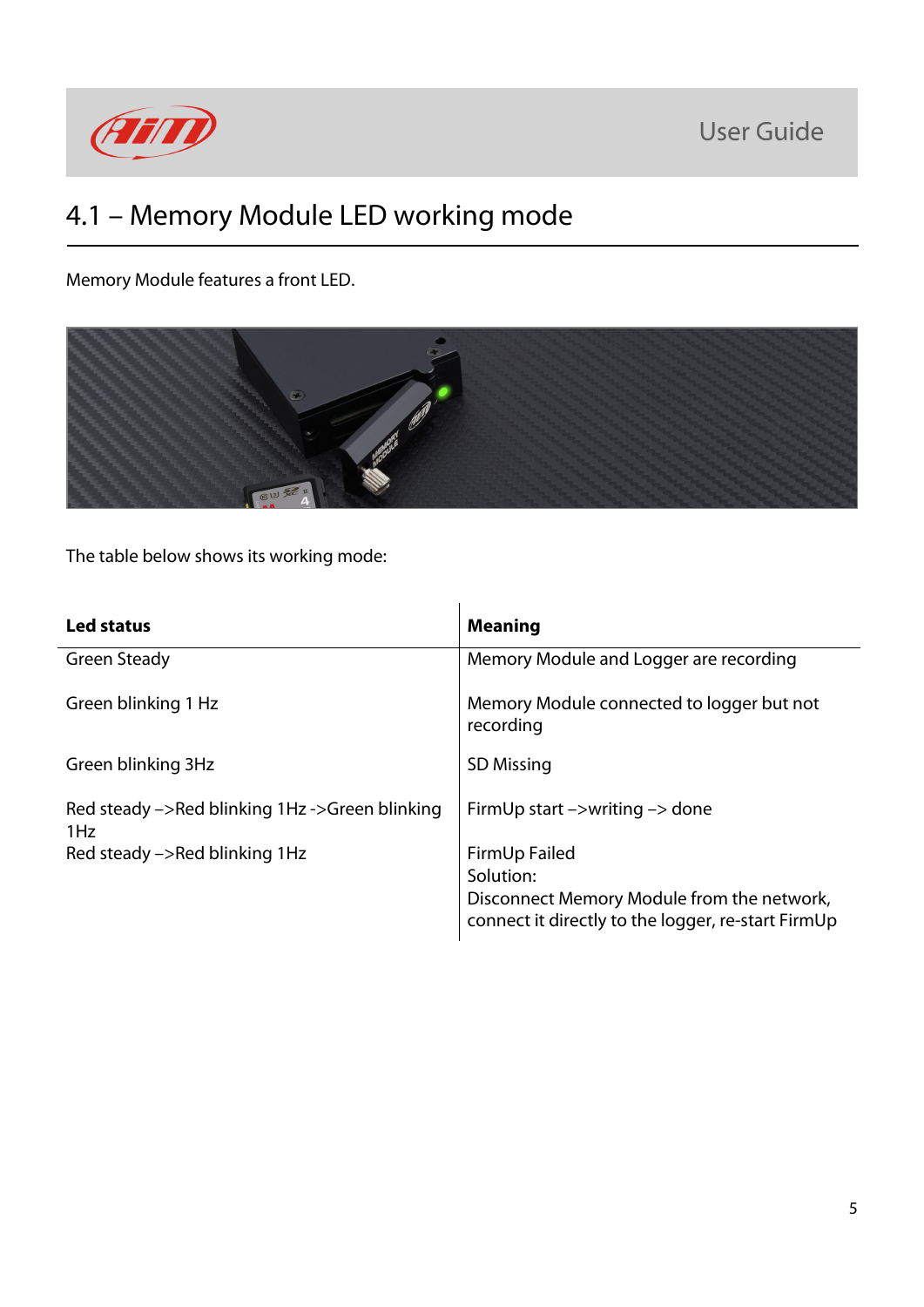

## <span id="page-6-0"></span>5 – Supported SD card dimensions and format

The recommended SD memory sizes for use with AIM dashes is **4GB**. Other SD sizes should work, provided that the SD is formatted as **FAT32** (exFAT and NTFS do NOT work).

The operation of the memory modules is affected by the SD card speed for specific operations. We found that most **class 10 and above** SD cards with **sizes up to 32GB** work reliably.

According to our testing, most SD cards with higher sizes do not work. Furthermore, these SD cards are not shipped with FAT32 formatting by default, so they are not recognized by the memory modules.